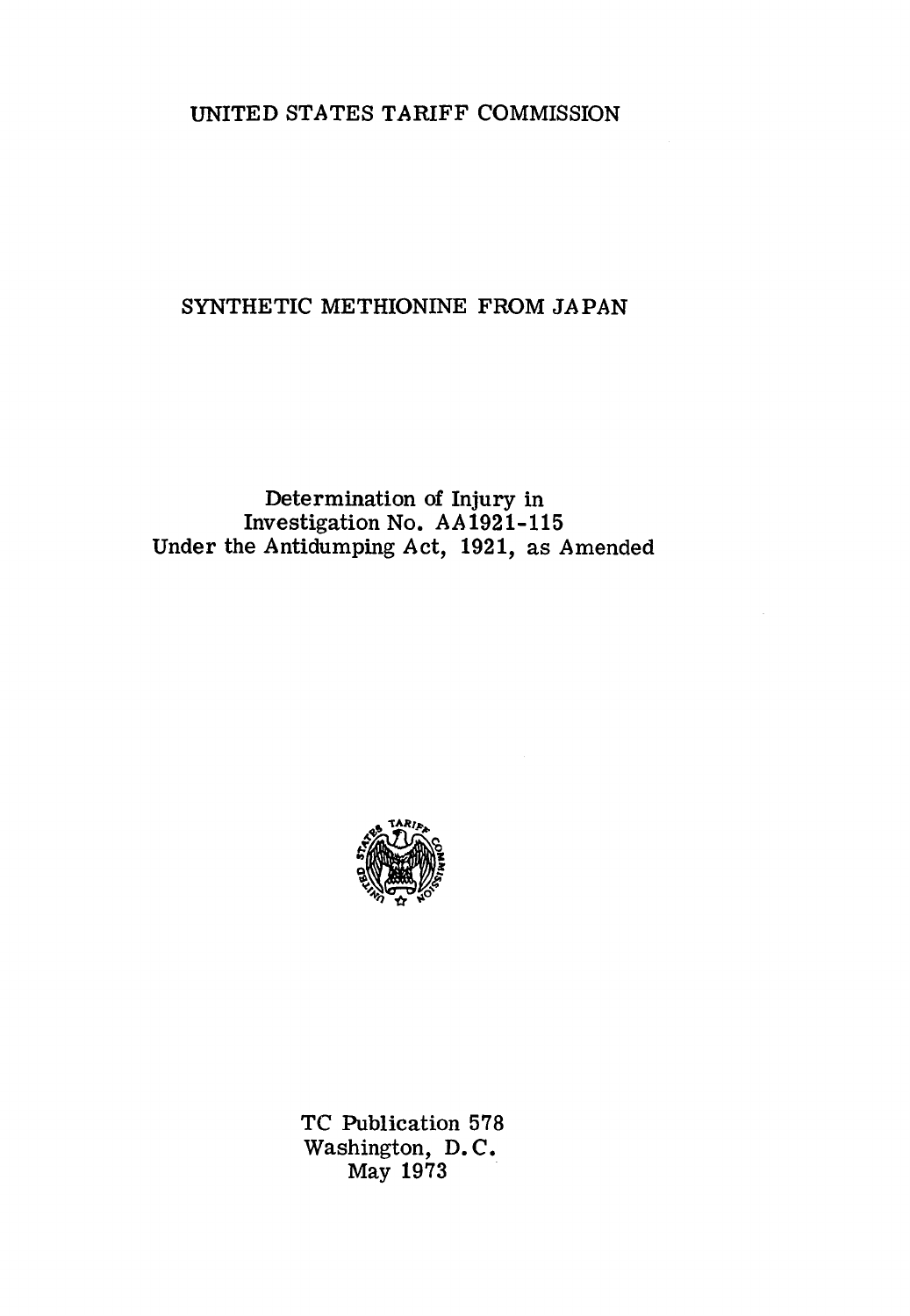# UNITED STATES TARIFF COMMISSION

Catherine Bedell, *Chairman*  Joseph O. Parker, *Viae Chairman*  Will E. Leonard, Jr. George M. Moore J. Banks Young Italo H. Ablondi Kenneth R. Mason, *Secretary* 

Address all communications to United States Tariff Commission Washington, D. C. 20436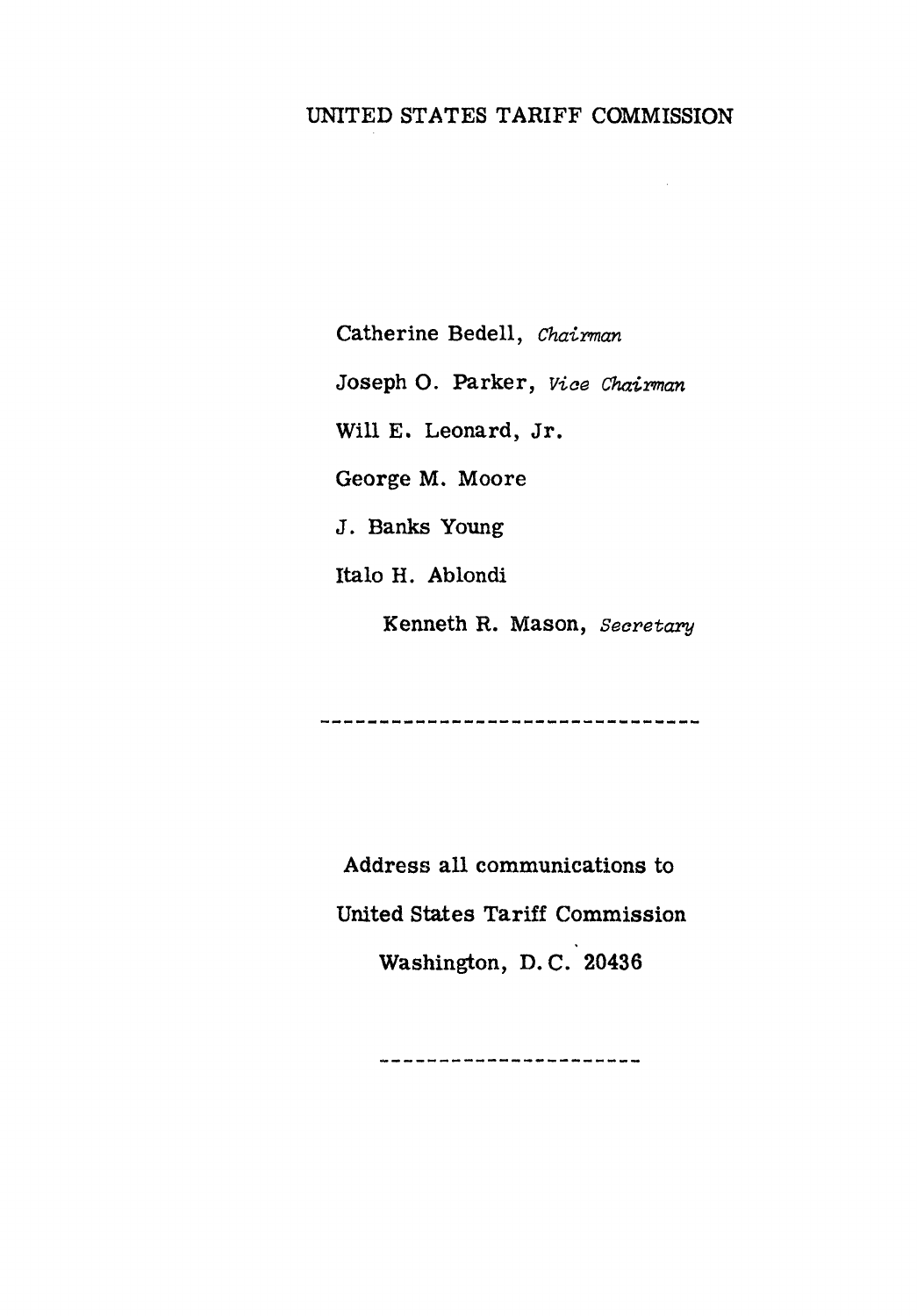#### UNITED STATES TARIFF COMMISSION Washington, D.C.

#### [AA1921-115]

#### SYNTHETIC METHIONINE FROM JAPAN

#### Determination of Injury

#### May 14, 1973

On February 13, 1973, the Tariff Commission received advice from· the Treasury Department that "synthetic methionine from Japan is being, or is likely to be, sold at less than fair value" within the meaning of the Antidumping Act of 1921, as amended  $(19 \text{ U.S.C. } 160(a))$ . Accordingly, the Commission on February 20, 1973, instituted investigation No. AA1921-115 under section  $201(a)$  of that act, to determine. whether an industry in the United States is being or is likely to be injured, or is prevented from being established, by reason of the importation of such synthetic methionine into the UniteduStates:

A public hearing was held on April 19, 1973. Notice of the investigation and hearing was published originally in the Federal Register of February 26, 1973 (38 F.R. 5212). Notice of the rescheduling of the hearing date from April 10, 1973, to April 19, 1973, was published in the Federal Register of March 7, 1973 (38 F.R. 6242).

In arriving at its determination, the Commission gave due consideration to all written submissions from interested parties, evidence adduced at the hearing, and all factual information obtained by the Commission's staff from responses to questionnaires, personal interviews, and other sources.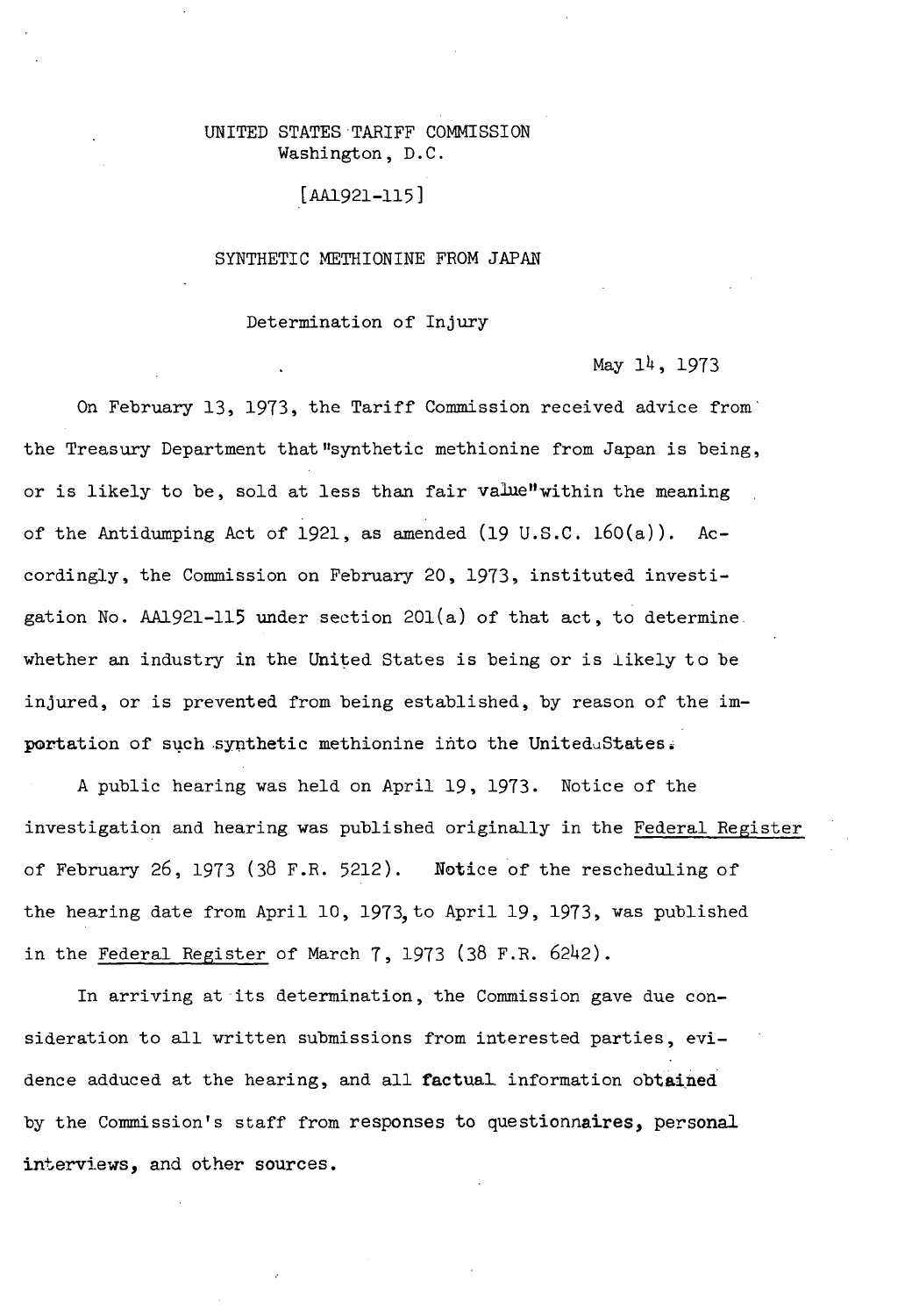On the basis of the investigation, the Commission has unanimously determined  $\frac{1}{2}$  that an industry in the United States is being injured by reason of the importation of synthetic methionine from Japan sold, or likely to be sold, at less than fair value within the meaning of the Antidumping Act, 1921, as amended.

!/ Vice Chairman Parker did not participate in the decision.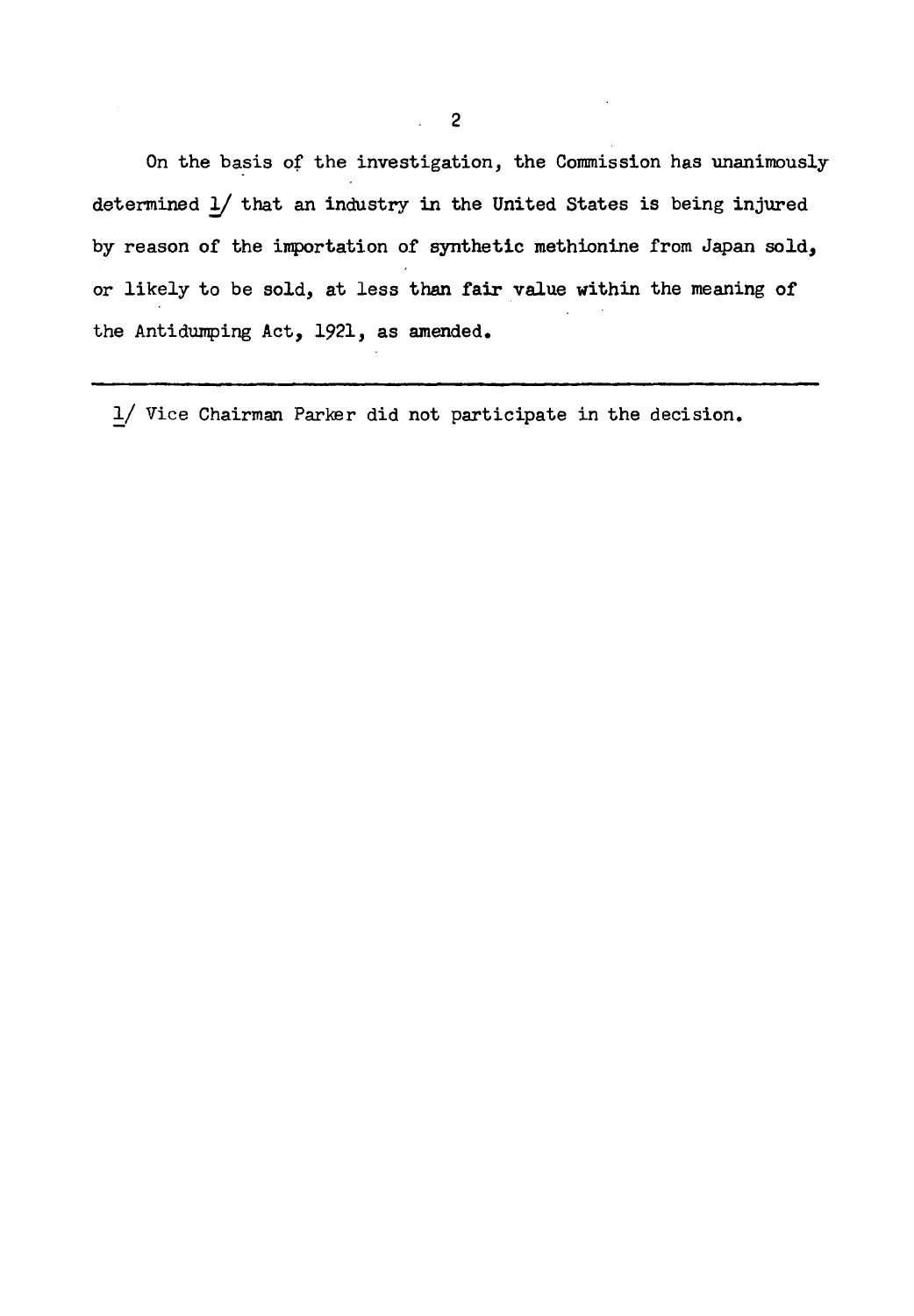#### Statement of Reasons !/

*3* 

The Antidumping Act, 1921, as amended, imposes two conditions which must be satisfied before an affirmative determination can be made. First, there must be injury or likelihood of injury to an industry in the United States, or an industry in the United States must be prevented from being established. Second, such injury (or likelihood of injury or prevention of establishment) must be "by reason of" the importation into the United States of the class or kind of foreign merchandise the Secretary of the Treasury has determined is being, or is likely to be, sold at less than fair value (LTFV).

In our judgment the aforementioned conditions are satisfied in the instant case. Accordingly, we have made an affirmative determination- that an industry in the United States is being injured  $2/$  by reason of imports of synthetic methionine from Japan being sold at less than fair value. *'}\_/* 

1/ Commissioner Ablondi concurs in the result.

 $\overline{2}$ / Since injury is found, it is unnecessary for an affirmative determination to make a finding as to likelihood of injury or prevention of establishment of an industry.

3/ Commissioner Moore agrees that an industry in the United States is being injured by reason of the importation and sales at less than fair value of synthetic (D,L-) methionine from Japan. However, he believes that the injury to an industry in the United States is not caused by reason of less-thanfair-value sales of Japanese imports to the Eli Lilly Co. D,L•methionine, now imported from Japan,is the only form of methionine which fulfills that company's requirements in the manufacture of certain pharmaceuticals or lifesaving antibiotics for human consumption. According to information available to the Commission, other U.S. pharmaceutical companies will soon require D,L-methionine in the manufacture of these life-saving medicines. Commissioner Moore believes that the United States industry described in the Commission's Statement of Reasons does not produce, or have available for sale, the kind of methionine imported from Japan which is required by the Eli Lilly Co. or may be required by other pharmaceutical companies in the future for the production of life-saving medicines for human consumption. Accordingly, he concludes that an industry in the United States is not being, nor likely to be, injured or prevented from being established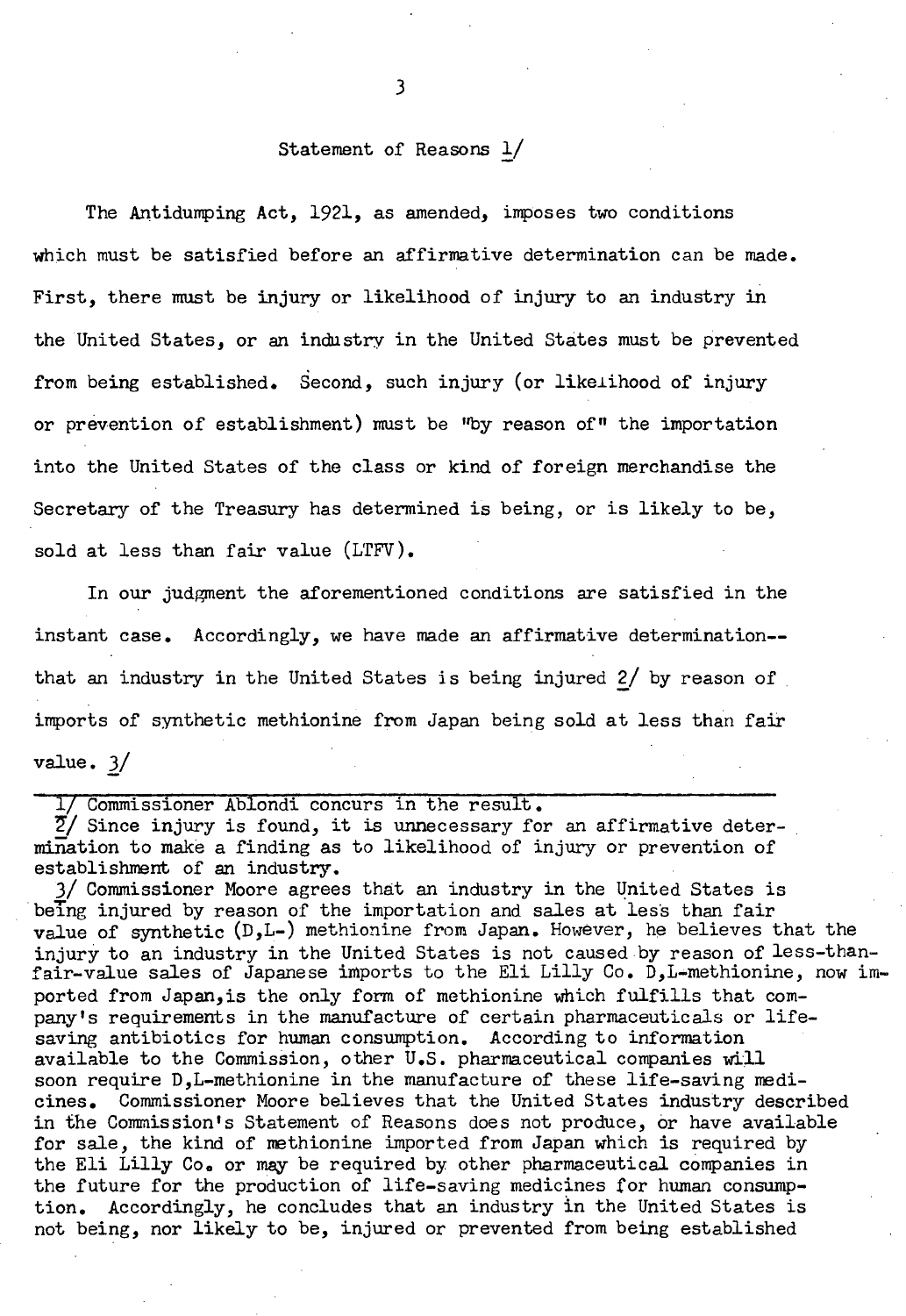Synthetic·D,L-methionine and the calcium salt of methionine hydroxy analog are used primarily in poultry feed. They are completely interchangeable in poultry feed,but the hydroxy analog cannot be used in the manufacture of pharmaceuticals and in the human diet.

In this case the domestic industry found to be injured consists of those facilities in the United States devoted to the production of methionine and its hydroxy analog. Since 1969, only the latter form of methionine has been manufactured in the United States, and by only two companies. Virtually all of the domestically produced methionine is used in poultry feed.

The Treasury Department's investigation covered imports of synthetic methionine by three Japanese firms over a period of 7 months in 1972. It showed that all three firms made sales at less than fair value, and that the margins of dumping--i.e., the difference between fair value and LTFV sales prices--were substantial and existed on virtually all

by reason of less-than-fair-value sales of D,L-methionine from Japan for use in making medicines for human consumption.

Commissioners Leonard and Young do not believe any distinction should be made on the basis of use. First, there is a possibility that some pharmaceutical company might resell part of its methionine imported at LTFV to the poultry or feed-mill industry and thus indirectly cause injury to the domestic industry. Second, the continued sale of any LTFV imports would tend to discourage the initiation of U.S. production of D,L-methionine.

 $\mathbf{h}$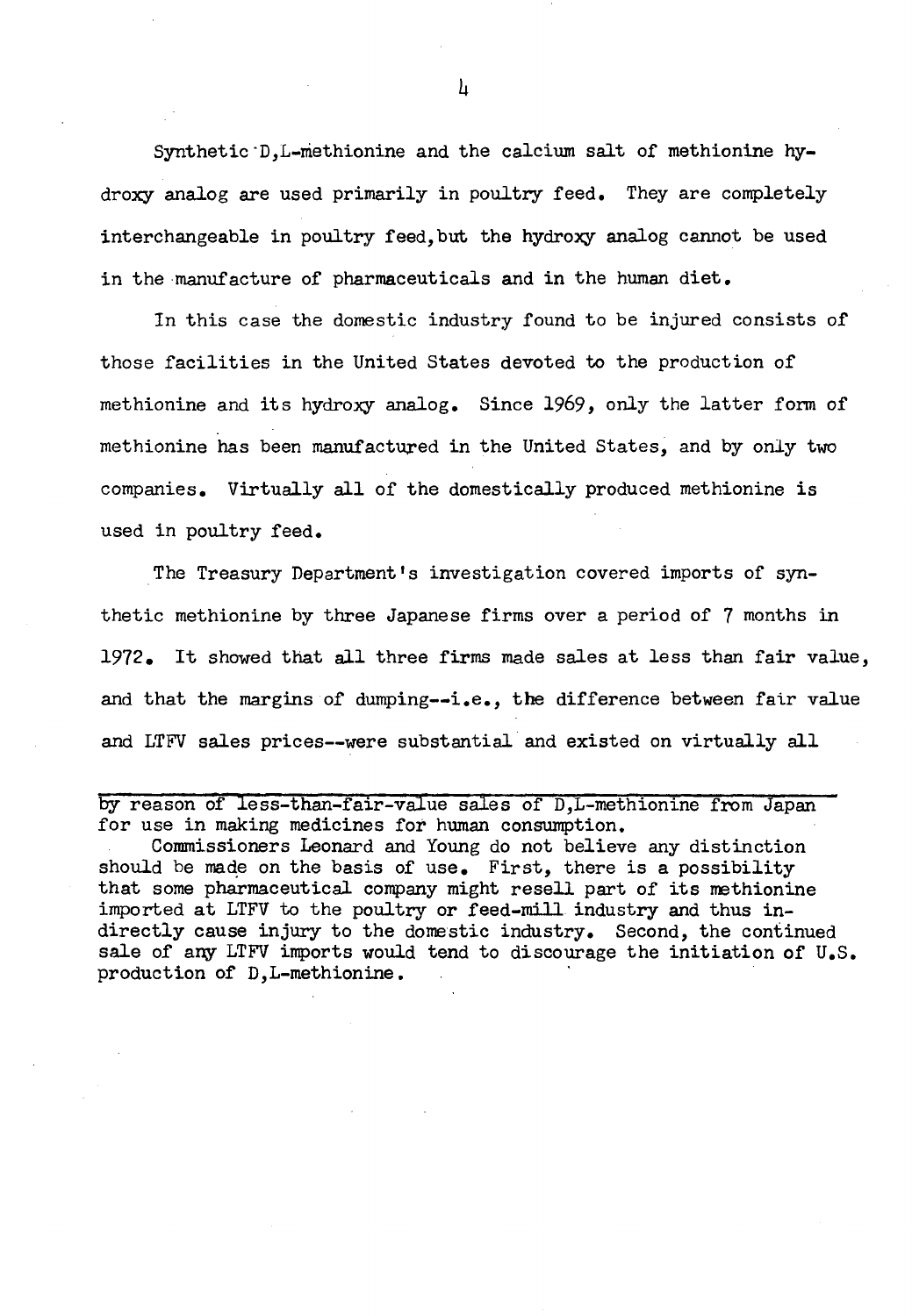import entries investigated. The evidence shows that the price competition from such sales in the United States enabled Japanese importers to make substantial inroads into the U.S. market.

#### Market penetration

Japanese methionine held 2 percent of the domestic market in 1966, 18 percent in 1968, and more than 20 percent in 1971 and 1972. Although the official record shows that imports from Japan were smaller in 1972 than in 1971, there is evidence that a substantial amount of the 1971 imports remained unsold at the end of that year and exerted pressure on the market in 1972.

#### Undercapacity of domestic industry

Operating at 100 percent of capacity, the U.S. producers could supply little more than half the domestic demand for methionine and· its hydroxy analog. Yet in 1972 the competition· from Japanese and other imports was such that both U.S. producers operated considerably below capacity, and their sales were less than their production. Data from the producers indicate that if they had operated close to capacity, direct domestic employment would have been increased 15 to 20 percent.

#### Price depression and lost sales

The price for synthetic methionine has been periodically depressed, particularly in 1969 and in 1972. Domestic producers' prices were forced down in part to meet the competition of the Japanese product. In some cases sales were lost by domestic producers; in others the domestic producers held their customers only by negotiating considerably reduced

5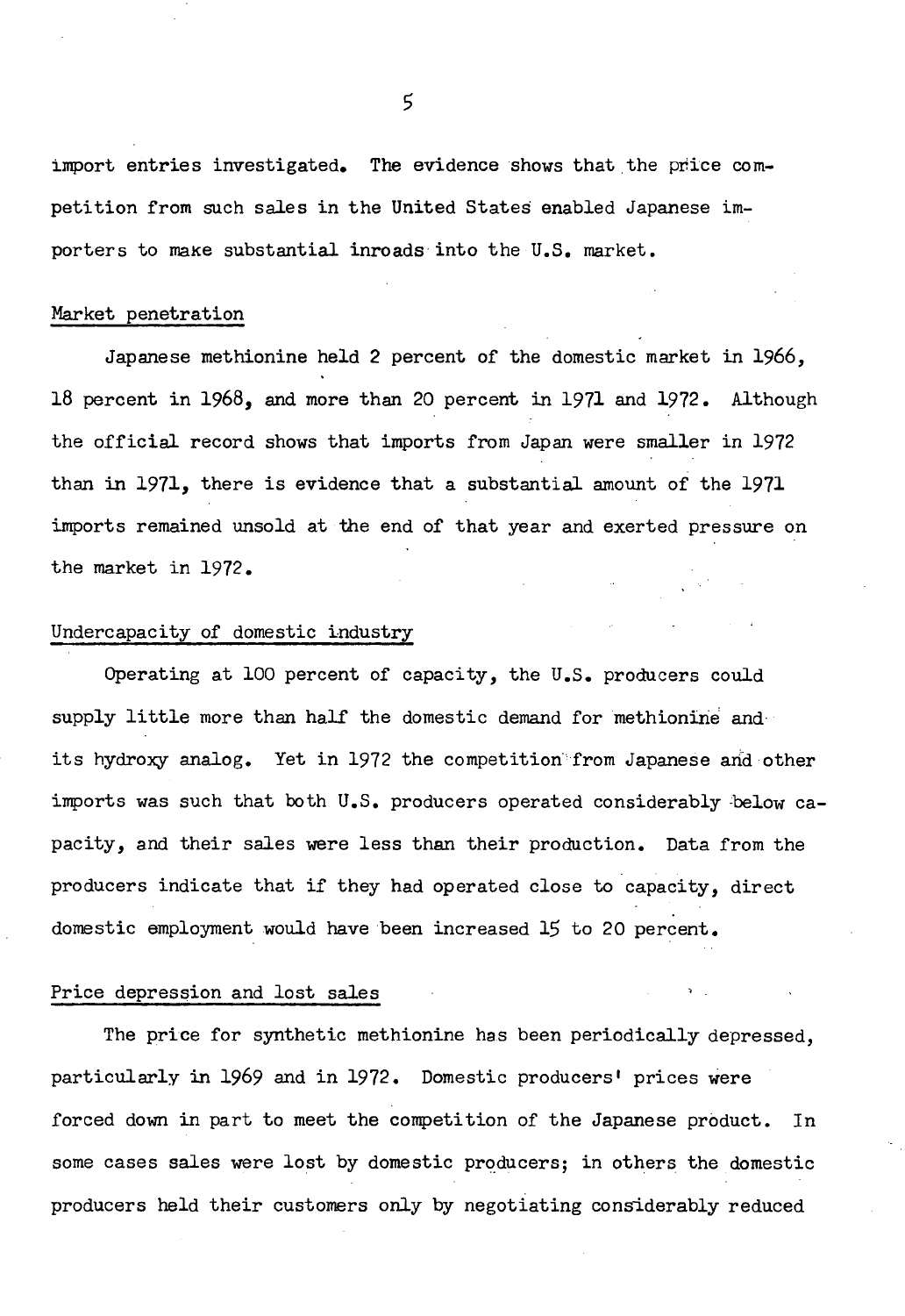prices. That is, several purchasers stated that the declining methionine prices during most of 1972 were caused primarily by low-price offers from sellers of synthetic methionine from Japan. One of the U.S. producers cited 33 instances in 1972 ( $\mu$ 2 instances since mid-1969) where low-price offers from sellers of methionine from Japan, mostly in the first part of 1972, led either to loss of sales to the customer in question or to a reduction in price to hold the customer; the information from this producer was generally consistent with the data obtained from individual purchasers, from the importers of synthetic methionine from Japan, and from the other U.S. producers. In total, these data covered a 3- to 6 year period with major emphasis in 1972. The Commission--taking into account the fact that each U.S. producer has also lost sales and reduced prices owing to competition with its domestic rival and with French and German importers as well as the Japanese--has been able to verify that LTFV imports from Japan were the most important single cause of price depression.

#### Reduced profitability of domestic producers

The average annual unit value of sales of the U.S. methionine industry fell by more than 13 cents per pound from 1971 to 1972. *!J* While the decline did not lower the profits of the U.S. industry disastrously, it caused a substantial reduction from the profit level of previous years, and it resulted largely from the sales at LTFV described in the preceding paragraph.

1/ Methionine hydroxy analog prices have been converted to D, L-methionine basis.

6